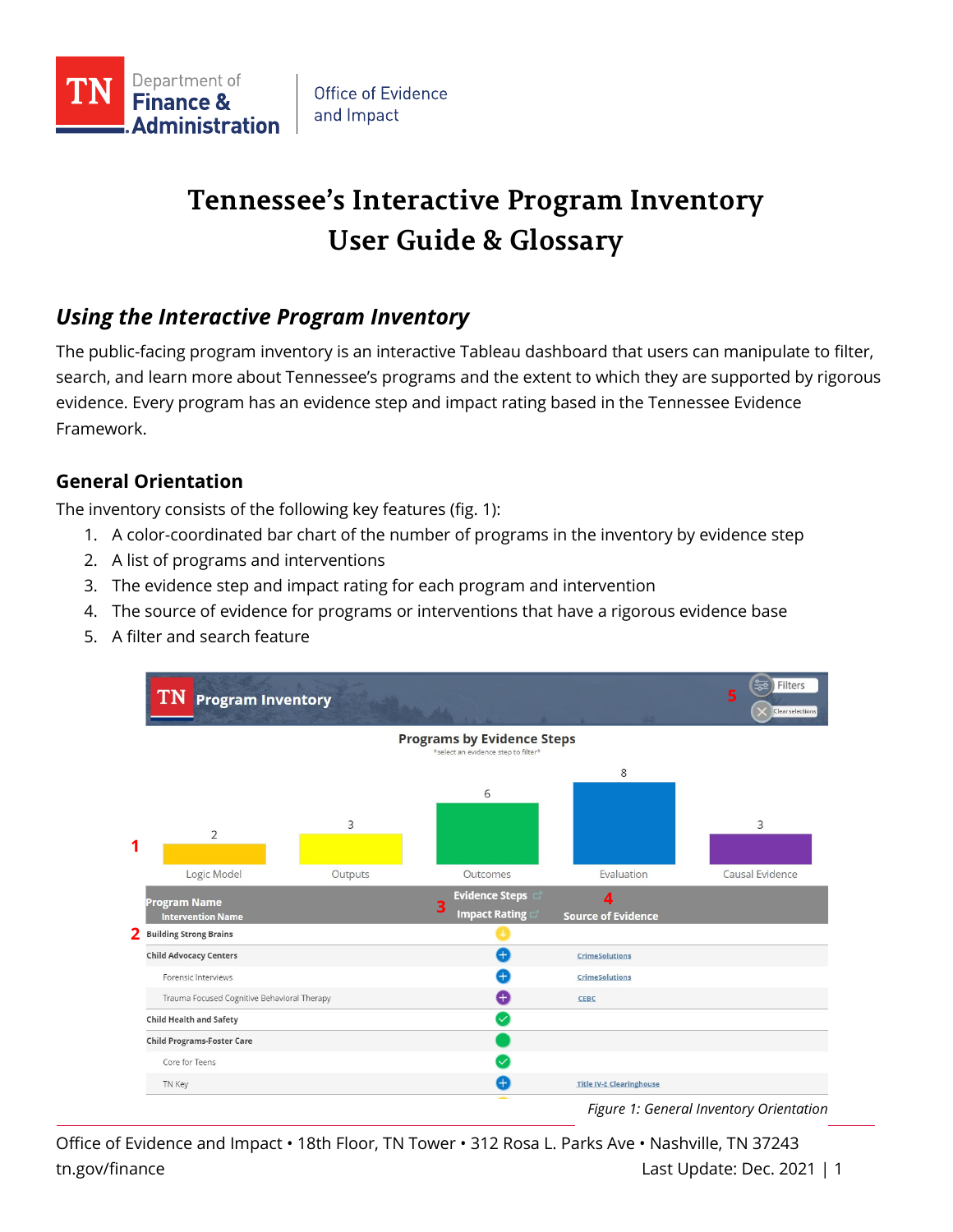

## **Tool Tips – Information at a Glance**

Some elements of the inventory offer a "tool tip" for a quick look at related information (fig. 2). Hovering the pointer over a specific area of the inventory will display a box with additional information, reducing the number of clicks needed to view key information.

- Hover the pointer over a **colorful evidence step bar** to learn about that evidence step.
- Hover the pointer over a **program or intervention name** to see its description.
- Hover the pointer over a **hybrid evidence step/impact rating symbol** to see the evidence step, the impact rating, and the outcomes (if applicable) for that program or intervention.
- Hover the pointer over the **Evidence Steps table heading** to see the full evidence framework.
- Hover the pointer over the **Impact Rating table heading** to see the symbols and their meanings.

| Child Advocacy Centers            |                                                                                                                                                                                                       |  |
|-----------------------------------|-------------------------------------------------------------------------------------------------------------------------------------------------------------------------------------------------------|--|
| Forensic Int                      | <b>Child Advocacy Centers</b>                                                                                                                                                                         |  |
|                                   | <b>Description</b>                                                                                                                                                                                    |  |
| Trauma For                        | Child Advocacy Centers provide a safe, child-friendly environment where law enforcement, child<br>protective services, prosecution, medical and mental health professionals may share information and |  |
| Child Health ar                   | develop effective, coordinated strategies sensitive to the needs of each unique case and child.                                                                                                       |  |
| <b>Child Programs</b>             |                                                                                                                                                                                                       |  |
| Core for Te                       | Select to view details                                                                                                                                                                                |  |
| TN Key                            |                                                                                                                                                                                                       |  |
| Child Programs-Independent Living |                                                                                                                                                                                                       |  |

*Figure 2: Program Description Tool Tip*

#### **Program or Intervention Details View**

To learn more about a specific program or intervention, click on its name or its evidence/impact rating symbol. The screen will display the following information (fig. 3):



1. The name of the program or intervention

2. A link to the site for the program or intervention, if applicable

3. The evidence step color, plus the impact rating symbol and its meaning

4. A description of the program or intervention

5. Outcome(s) being tracked about the program or intervention, if applicable and/or available

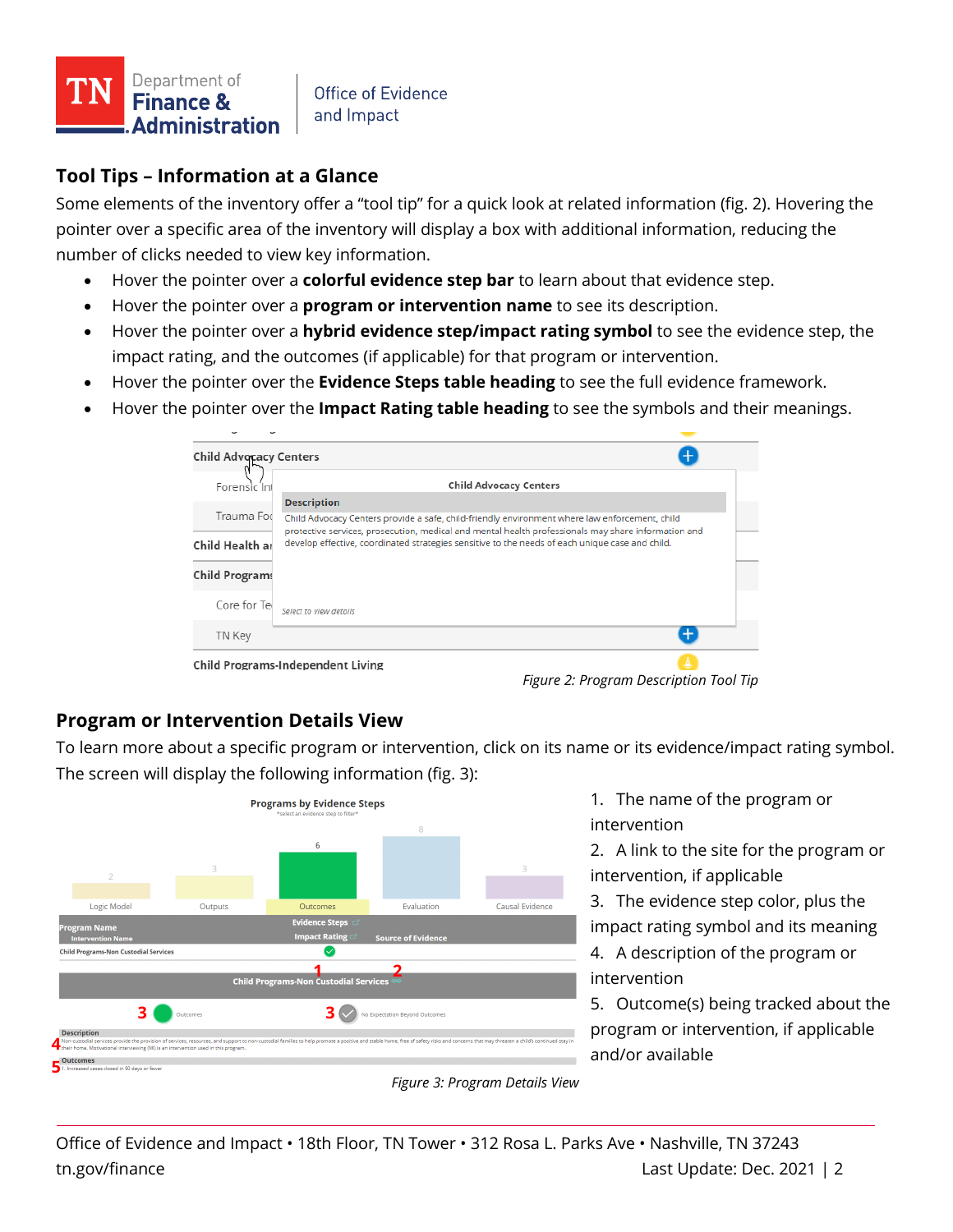

To clear the selected program or intervention, either click the program/intervention name again, or click *Clear Selections* in the top right corner of the page.

# **Filter by Evidence Step**

To see all the programs or interventions at a specific evidence step (fig. 4), click the desired colorful bar above the table. To unfilter, click the same evidence bar again, or click *Clear Selections* in the top right corner of the page.



# **Filter by Subject Area, Target Age, and/or Delivery Setting**

To set up a filter by a specific subject area, target age, or delivery setting, click the *Filters* button at the top right of the screen. This will open a gray field with dropdown options (fig. 5). Click the dropdown menu, then click to check or uncheck desired selections. Once the desired selections are made, click *Apply* to view the filtered list.



*Figure 5: Filter Selection*

To return to the unfiltered list view, either reset the filters

to the *All* selections, or refresh the page. A listing of all filter categories is in the glossary of this document.

# **Search**

To search for a specific term, click the *Filters* button at the top right of the screen. This will open a gray field with dropdown options (fig. 5). Enter the desired term or phrase in the search field, then click *Apply* to view the search results. This feature searches for terms in the program/intervention name and description.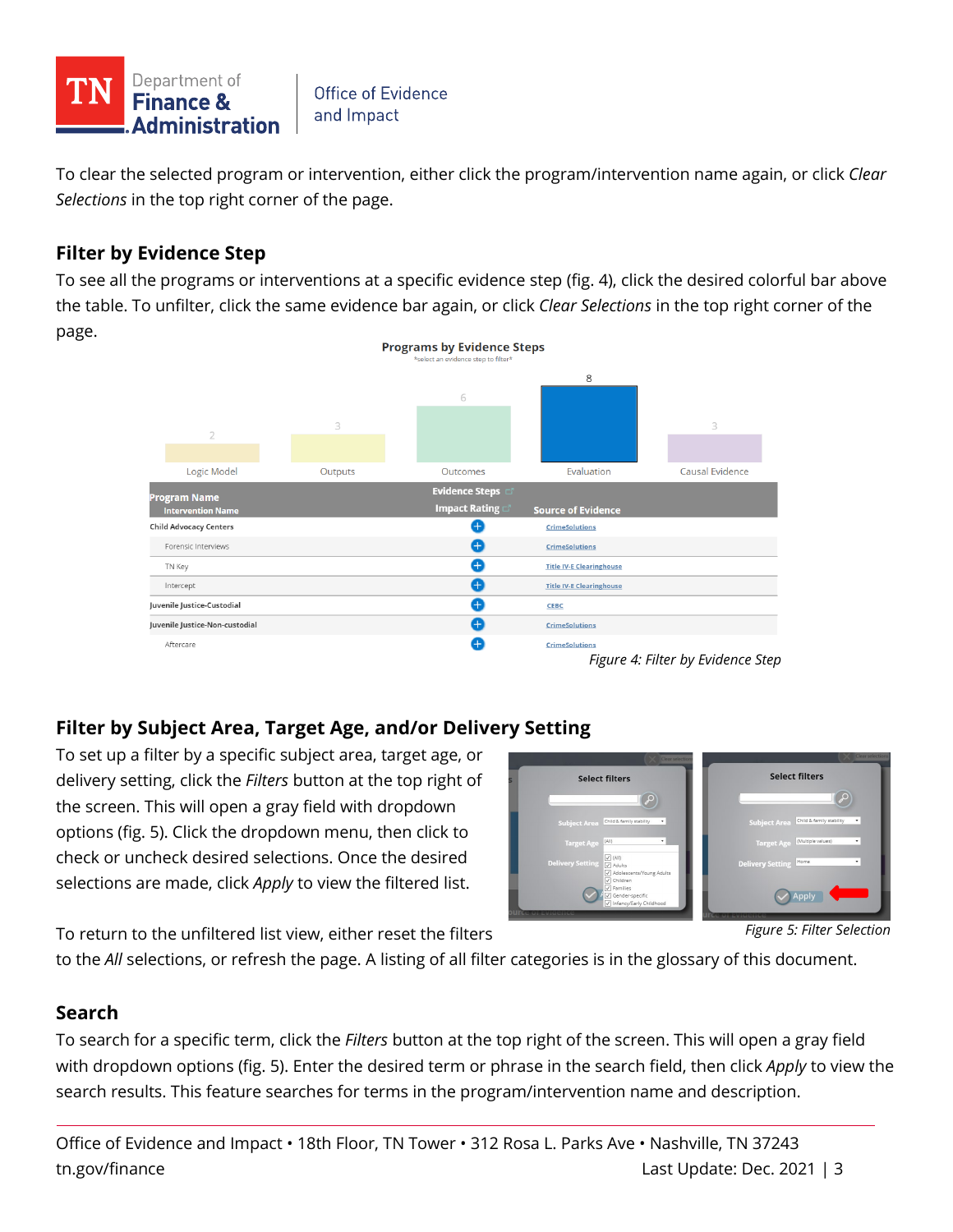

# *Interactive Program Inventory Glossary: Terms & Filters*

# **Benefit-Cost**

A calculation of the most tangible financial gains or benefits that can be expected from a project versus the cost of implementing the suggested program or solution. The Washington State Institute of Public Policy [\(WSIPP\)](https://www.wsipp.wa.gov/BenefitCost) does benefit-cost analysis on high-quality studies across the US and can be an important resource.

# **Clearinghouse**

A resource in which findings of multiple program evaluations/studies are aggregated, often organized by theme (e.g., education, health, criminal justice). Clearinghouses use rigorous criteria for the studies included, and often limit studies to well-designed randomized control trials (RCTs) and quasi-experimental designs (QEDs). The [Results First Clearinghouse Database](https://www.pewtrusts.org/en/research-and-analysis/data-visualizations/2015/results-first-clearinghouse-database) combines information from nine clearinghouses into one searchable location, and it is the suggested starting place to search for rigorous evidence.

# **Delivery Setting Filter**

The location in which a program or service is delivered. There may be multiple settings assigned to a program or service in order to cover the following definitions.

- Correctional facility
- Court
- Hospital/treatment center
- Home
- Inpatient
- Outpatient
- Residential facility
- School
- Workplace
- Other community setting any other location that may be utilized for services. This could include community centers, places of worship, non-profit facilities, or others not included in the settings above

# **Evidence-Based Budgeting**

The use of research and evidence to inform funding decisions in a way that improves outcomes for Tennessee citizens.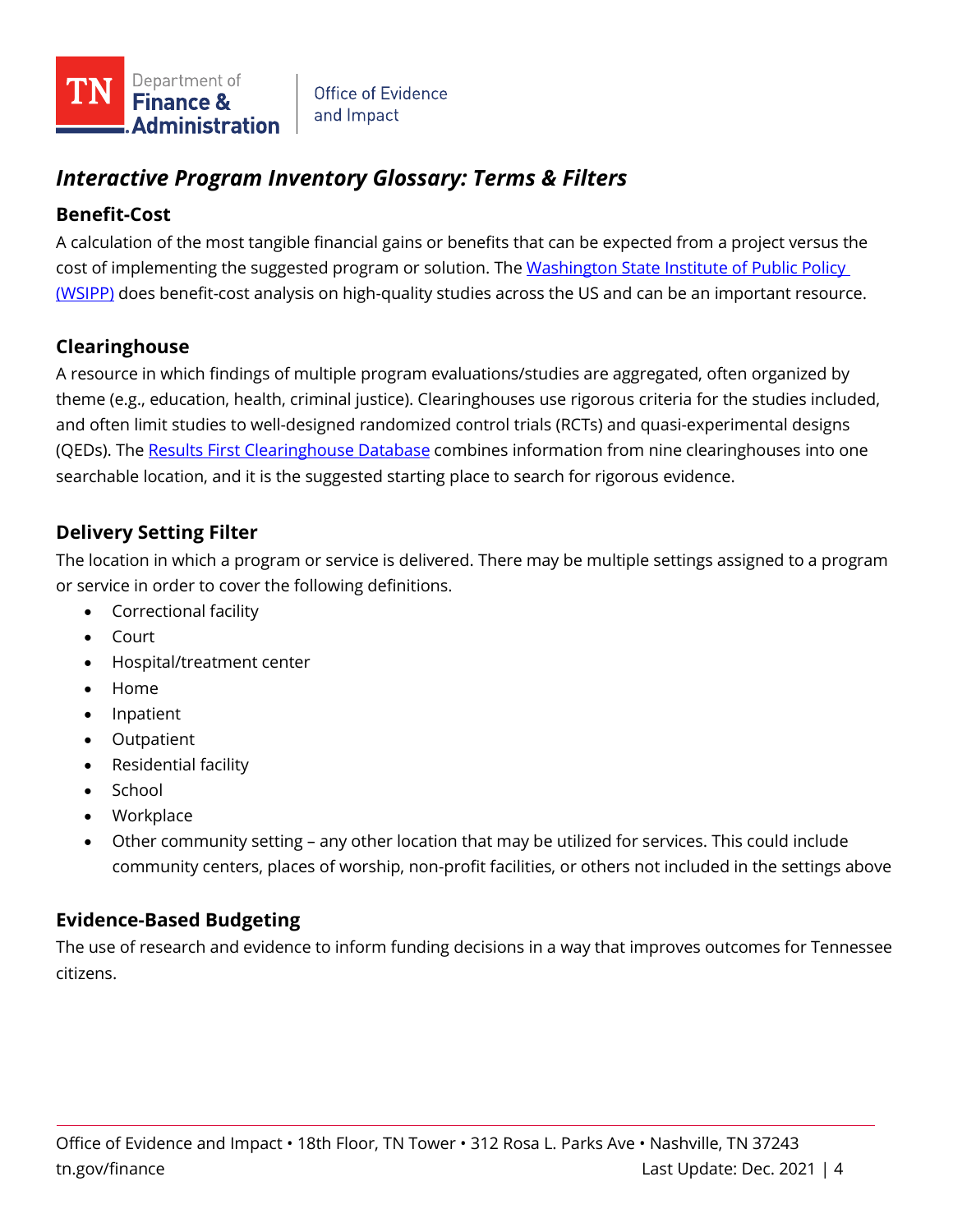

# **Evidence Framework (Fig. 6)**

The context through which state executive agencies can demonstrate the evidence of both proposed and existing programs during the program inventory or budget processes. The framework includes the five evidence steps (logic model, outputs, outcomes, evaluation, and causal evidence), and various impact ratings (including positive or negative impact).

#### **Evidence Step**

One of the five classifications within the Tennessee Evidence Framework.

#### **Impact Rating (Fig. 7)**

A rating that categorizes the impact of a program or service on participants. This impact can be positive, negative, or neutral, as determined by a rigorous evaluation. The program inventory process may also result in impact ratings that indicate suggested future movement.



*Figure 6: Evidence Framework*

| <b>Symbol</b> | <b>Meaning</b>                                                   | <b>Associated Step(s)</b> |
|---------------|------------------------------------------------------------------|---------------------------|
|               | Additional effort needed to move<br>to outcomes step             |                           |
|               | No expectation to move from<br>outcomes step                     |                           |
|               | Prioritized for rigorous agency-<br>level evaluation             |                           |
|               | Impact rated <b>positive</b> according<br>to rigorous evaluation |                           |
|               | Impact rated negative according<br>to rigorous evaluation        |                           |
|               | Impact rated neutral according to<br>rigorous evaluation         |                           |

*Figure 7: Impact Rating Table*

#### **Intervention**

An individual component of a program that may or may not be research-based. Where an "umbrella" program exists, both the program and all associated interventions should each be included in a program inventory.

#### **Logic Model**

A logic model is a program planning tool designed to support an intended change; it is a visual representation of how a program works toward a set of outcomes. During the program inventory process, agency teams will distill a full program logic model into one brief if/then statement that conveys the program's theory of action.

#### **Meta-analysis**

A meta-analysis is a statistical method to combine the results from separate studies on a program, policy, or topic in order to estimate its effect on an outcome. $^{\rm 1}$  $^{\rm 1}$  $^{\rm 1}$ 

<span id="page-4-0"></span><sup>1</sup> https://www.wsipp.wa.gov/BenefitCost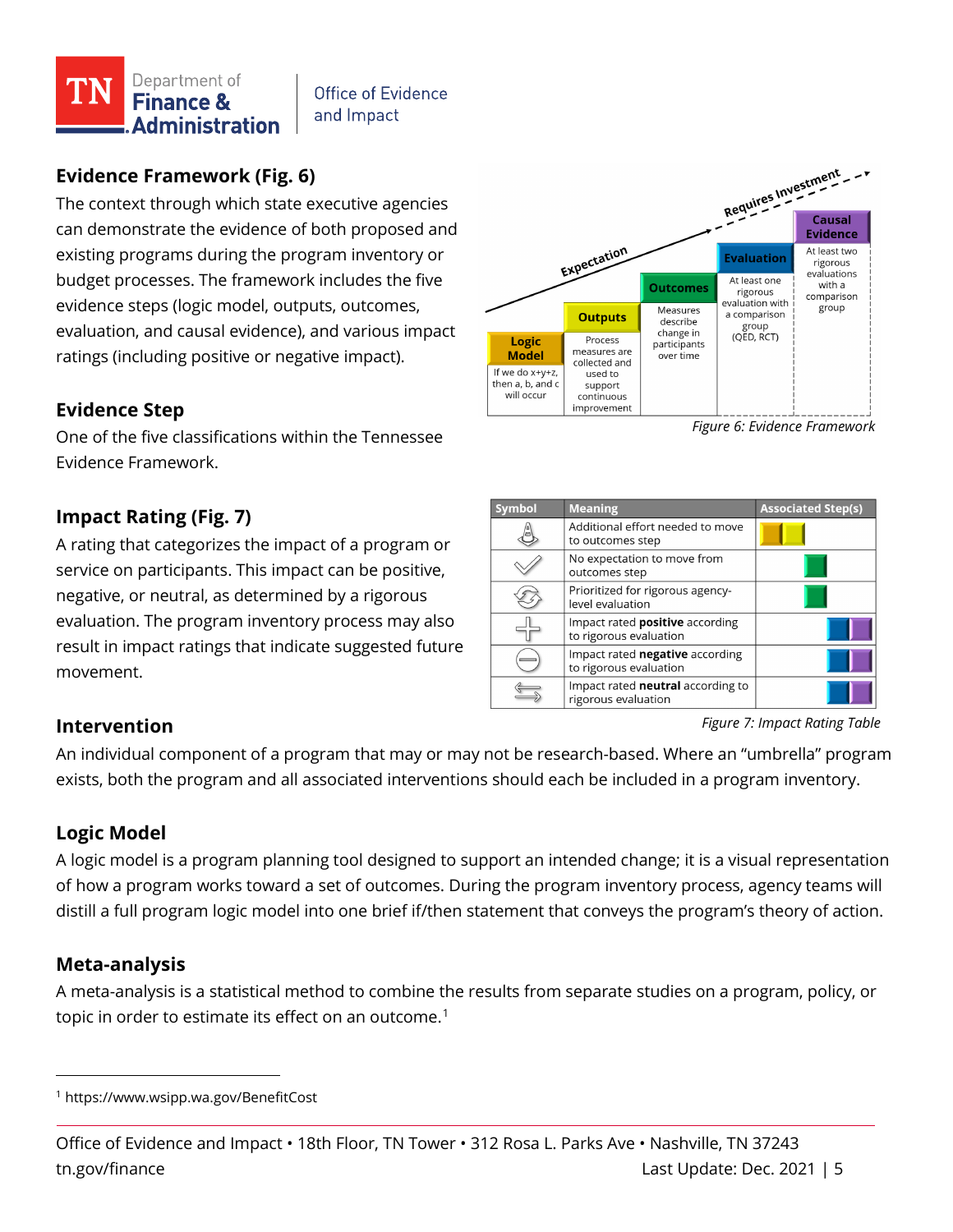

# **Outcome**

The changes in behavior or benefit to the participant/recipient of a program or service. Outcomes demonstrate the impact of that program or service over a specified amount of time.

## **Output**

The concrete, countable results of the activities. Often, they are products or services that can be measured in tangible terms (e.g., dollars spent, number of people served, number of items delivered, etc.).

## **Program**

A systematic activity that engages participants in order to achieve desired outcomes. Terms often used in its place can include service, intervention, or practice. If a systematic activity has participants and has its own name, it is likely a program. For the purposes of the program inventory, a program may contain one or more interventions.

## **Program Inventory**

The comprehensive list of programs and services provided to Tennesseans that are included in the annual budget. The list includes each program's evidence step and impact level. This term also refers to the process that agency teams go through in partnership with OEI to produce the list.

# **Rigorous Evaluation (Fig. 8)**

A study that uses high-quality experimental or quasi-experimental designs. For the purposes of the Tennessee Evidence Framework, this includes **quasi-experimental studies** (QEDs, where subjects are not randomly

assigned, but use statistical controls to create equivalent comparison groups), **randomized**<br> **control trials** (RCTs, where subjects are<br>
randomly assigned to treatment with<br>
control groups), and **systematic**<br>  $\begin{pmatrix} 0 & 0 \\ 0 & 0 \end{pmatrix}$ **control trials** (RCTs, where subjects are randomly assigned to treatment with control groups), and **systematic reviews** (studies that draw conclusions based on multiple experimental studies).



*Figure 8: Rigor Pyramid*